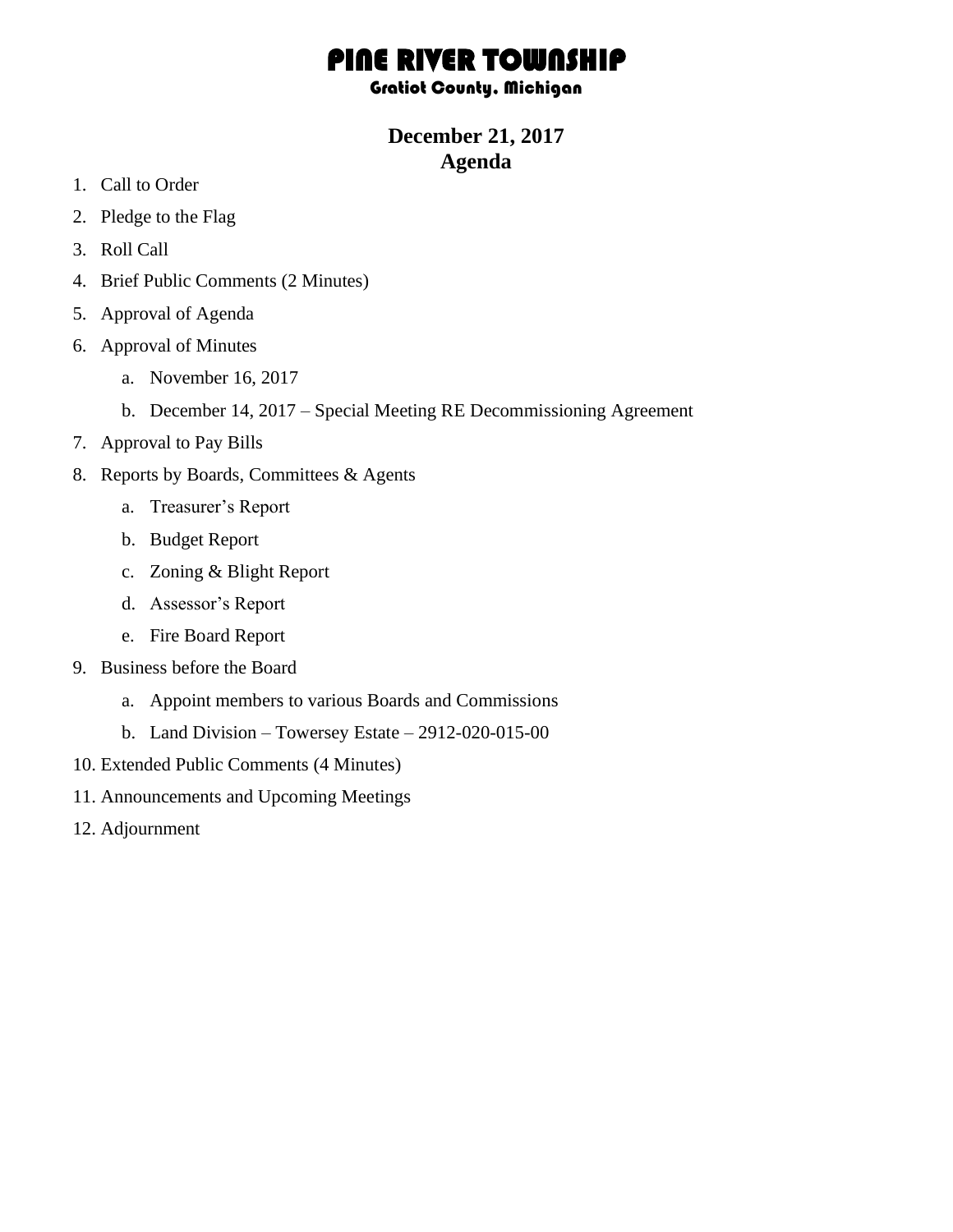## **MINUTES OF THE PINE RIVER TOWNSHIP BOARD MONTHLY MEETING DECEMBER 21, 2017**

- 1) The regular monthly meeting of the Pine River Township Board was called to order at 7:01 P.M. by Supervisor Beeson at the Township Hall.
- 2) Pledge the flag: The board and the public said the pledge to the flag.

3) Roll Call: Baker: absent, Best: present, Moeggenborg: present, Beeson: present, Whitmore: present.

- (4) Board members present, (1) absent.
- 4) Brief Public comments (2 minutes): No comments.
- 5) Approve the Agenda: Motion by Moeggenborg: second by Whitmore: to approve the agenda as presented. All present board members approved. Motion carried 4-0.
- 6) Approve the Minutes:

Motion by Moeggenborg: second by Whitmore: to approve the Regular Meeting Minutes of November 16, 2017. All present board members approved. Motion carried 4-0.

7) Approval to Pay Bills:

Motion made by Moeggenborg: second by Whitmore: to pay bills as presented in the amount of \$51,627.69. All present board members approved. Motion carried 4-0.

- 8) Reports by Boards, Committees & Agents
	- a) Treasurers Report Discussion: Board Reviewed, Bank Reconciliations have been received and reviewed by all present. Placed on file.
	- b) Budget Report Discussion: report placed on file.
	- c) Zoning & Blight Officer Discussion.
	- d) Assessor Report Discussion.
	- e) Fire Services Discussion.

## 9) Business before the Board

a) Appoint members to various Boards and Commissions

i) Motion made by Moeggenborg: second by Best: to appoint Drew Curry to Compensation Committee with a term ending December 2022. All present board members approved. Motion carried  $4-0.$ 

ii) Motion made by Moeggenborg: second by Best: to accept reappointment of James Seals and Dean O'Boyle to Planning Commission with terms ending in December 2020. All present board members approved. Motion carried 4-0

- iii) Reviewing Rick Lippert's participation on the Zoning Board of Appeals was tabled.
- b) Land Division Towersey Estate 2912-020-015-00

i) Motion was made by Best: second by Moeggenborg: to approve the Land Division of Parcel #2912-020-015-00 to create Residual Parcel #2912-020-0158-01 and Child Parcel #2912-020-015-10. All present board members approved. Motion carried 4-0.

- 10) Extended Public Comments (4 Minutes)
	- a) None.
- 11) Announcements and Upcoming Meeting